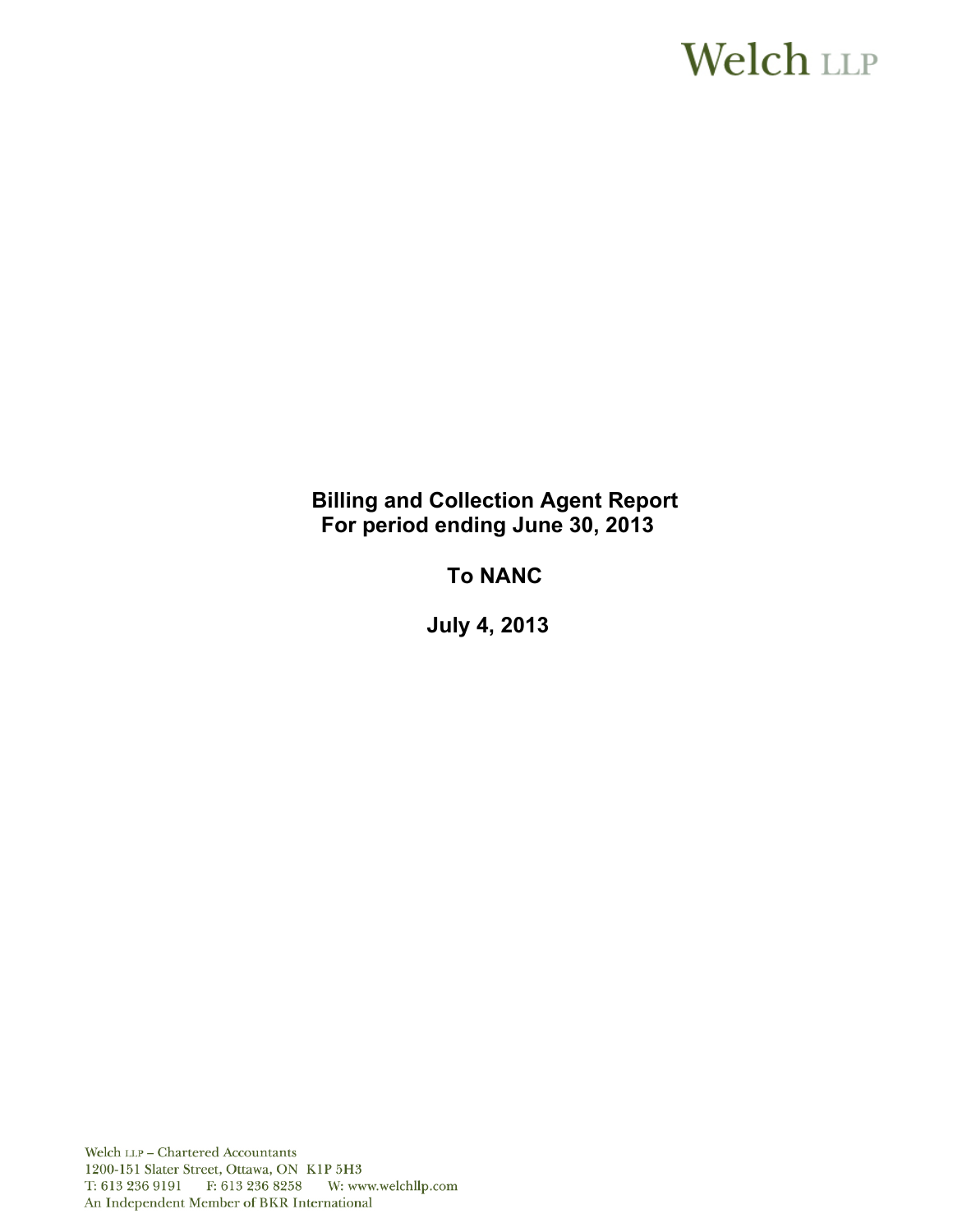# **NANPA FUND STATEMENT OF FINANCIAL POSITION JUNE 30, 2013**

| <b>Assets</b><br>Cash Balance in bank account                                                                                                    |                                        | \$ | 845,764                     |
|--------------------------------------------------------------------------------------------------------------------------------------------------|----------------------------------------|----|-----------------------------|
| Receivable from US Carriers<br>Receivable from Canada<br>Receivable from Caribbean countries<br>Receivables forwarded to Treasury for collection | 3,198,614<br>8,873<br>25,098<br>87,366 |    |                             |
| Allowance for uncollectible accounts                                                                                                             | (218,000)                              |    | 3,101,951                   |
| <b>Total assets</b>                                                                                                                              |                                        |    | 3,947,715                   |
| Less: Accrued liabilities (see below for makeup)<br>Deferred revenue billed in June for July 2013 to June 2014 funding period                    |                                        |    | (394, 170)<br>(3, 174, 058) |
| <b>Fund balance</b>                                                                                                                              |                                        | S  | 379,487                     |
| <b>Makeup of Accrued Liabilities</b> (see following page for additional details)                                                                 |                                        |    |                             |
|                                                                                                                                                  |                                        |    |                             |
| <b>Welch LLP</b>                                                                                                                                 | 28,336                                 |    |                             |
| NEUSTAR Pooling 1K Block and pANI administration                                                                                                 | 199,275                                |    |                             |
| <b>NEUSTAR NANP Administration</b>                                                                                                               | 160,892                                |    |                             |
| Data Collection Agent - USAC                                                                                                                     | 5,667                                  |    |                             |
|                                                                                                                                                  | \$<br>394,170                          |    |                             |

The actual fund balance at June 30th was \$379,487. At the time the budget was prepared the forecast used was \$453,782.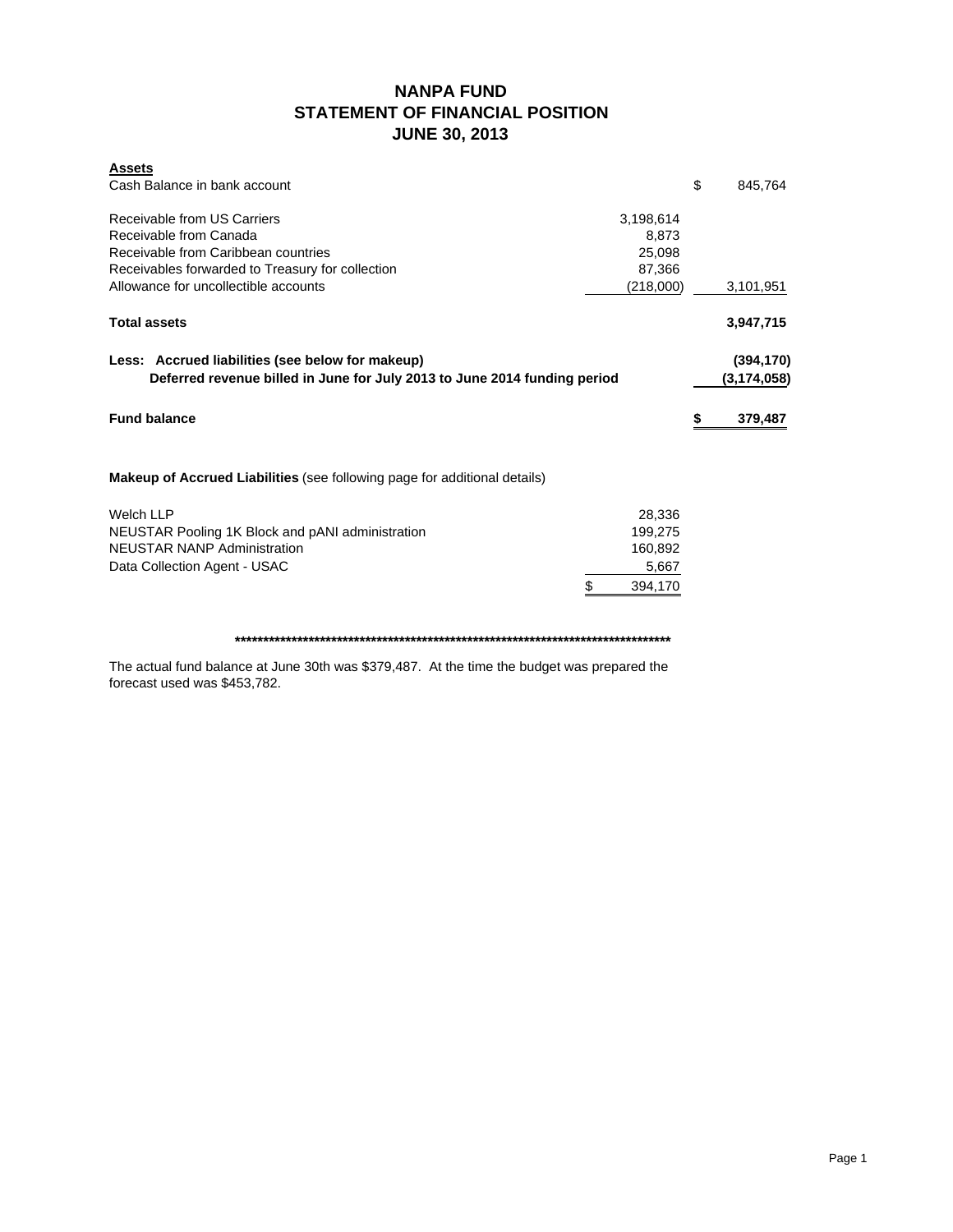### **NANPA FUND FORECASTED STATEMENT OF CHANGES IN FUND BALANCE JULY 2012 TO JUNE 2013**

|                                                                     |               | Actual                 |                        |                        |                      |                      |                      |                     |                       |                       |                          |                       | <b>Variance between</b><br>forecasted results |                         |                                |                             |
|---------------------------------------------------------------------|---------------|------------------------|------------------------|------------------------|----------------------|----------------------|----------------------|---------------------|-----------------------|-----------------------|--------------------------|-----------------------|-----------------------------------------------|-------------------------|--------------------------------|-----------------------------|
|                                                                     |               | $Jul-12$               | Aug-12                 | Sep-12                 | Oct-12               | <b>Nov-12</b>        | <b>Dec-12</b>        | $Jan-13$            | Feb-13                | Mar-13                | Apr-13                   | <b>May-13</b>         | <b>Jun-13</b>                                 | <b>Total</b>            | <b>Budget</b>                  | and budget at June<br>30/13 |
| Revenue<br><b>International Contributions</b><br>Canada             | (1)           | 13,106                 | 6,553                  | 6,553                  | 6,553                | 6,553                | 6,553                | 6,553               | 6,553                 | 6,552                 | 6,552                    | 6,552                 |                                               | 78,633                  | 78,633                         |                             |
| Caribbean countries                                                 | (1)           | 16,290                 | $\sim$                 | $\sim$                 | $\sim$               | $\sim$               | $\sim$               | $\sim$              | $\sim$                | $\sim$                | $\sim$                   | $\sim$                |                                               | 16,290                  | 16,290                         | $\sim$ $-$                  |
| <b>Total International Contributions</b>                            |               | 29,396                 | 6,553                  | 6,553                  | 6,553                | 6,553                | 6,553                | 6,553               | 6,553                 | 6,552                 | 6,552                    | 6,552                 |                                               | 94,923                  | 94,923                         |                             |
| Domestic Contributions - US carriers                                | (1)           | 2,813,096              | 229,900                | 237,022                | 239,136              | 238,943              | 232.489              | 232,754             | 233,792               | 236,213               | 235,420                  | 222,451               | 609)                                          | 5,150,607               | 5,139,392                      | 11,215                      |
| Late filing fees for Form 499A                                      | (2)           | 1.900                  | 3,100                  | 3,000                  |                      | 400(                 | 6,800                | 900)                | 300                   | 1,200                 | $\sim$                   | 100                   | 102,600                                       | 97,900                  | 85,000                         | 12,900                      |
| Interest income                                                     | (3)           | 1,017                  | 589                    | 1,093                  | 759                  | 767                  | 653                  | 480                 | 355                   | 509                   | 306                      | 368                   | 413                                           | 7,309                   | 6,000                          | 1,309                       |
| <b>Total revenue</b>                                                |               | 2,845,409              | 233,942                | 247,668                | 246,448              | 245,863              | 232,895              | 238,887             | 241,000               | 244,474               | 242,278                  | 229,471               | 102,404                                       | 5,350,739               | 5,325,315                      | 25,424                      |
| <b>Expenses</b><br><b>NANPA Administration</b>                      | (4), (7)      | 276,207                | 276,207                | 278,756                | 279,757              | 276,207              | 297.486              | 277,173             | 276,315               | 276,207               | 165,071                  | 163,564               | 160,892                                       | 3,003,842               | 1,632,000                      | 1,371,842                   |
| 1K Block Pooling & pANI Administration                              | (4), (8), (9) | 256,549                | 235,851                | 188,385                | 188,385              | 188,385              | 196,780              | 197,509             | 204,382               | 195,091               | 195,091                  | 195,091               | 199,275                                       | 2,440,774               | 2,393,628                      | 47,146                      |
| <b>Billing and Collection</b><br>Welch LLP<br>Data Collection Agent | (4)<br>(5)    | 23,443<br>5,042        | 23,443<br>4,518        | 23,443<br>4,445        | 23,443<br>4,420      | 23,443<br>4,268      | 23,443<br>4,255      | 23,443<br>4,488     | 23,443<br>4,488       | 23,443<br>4,457       | 28,336<br>4,667          | 28,336<br>4,924       | 28,336<br>4,625                               | 295,995<br>54,597       | 281,317<br>68,000 (            | 14,678<br>13,403)           |
| <b>Annual Operations Audit</b>                                      | (6)           | $\sim$                 | $\sim$                 | 40,000                 | $\sim$               |                      | $\sim$               | 1,800               | $\sim$                | $\sim$                | $\overline{\phantom{a}}$ |                       |                                               | 41,800                  | 40,000                         | 1,800                       |
| <b>Bank Charges</b>                                                 | (10)          | 1,471                  | 5,795                  | 4,424                  | 4,099                | 3,905                | 3,492                | 2,510               | 3,153                 | 3,110                 | 2,583                    | 2,780                 | 2,551                                         | 39,873                  | 23,100                         | 16,773                      |
| <b>Carrier Audits</b>                                               | (11)          | $\sim$                 |                        |                        | $\sim$               |                      | $\sim$               |                     | $\sim$                | ٠                     |                          | $\sim$                |                                               |                         | 300,000 (                      | 300,000                     |
| Bad debt expense                                                    | (12)          | 310                    | 21,532)                | 24,632                 | 991)                 | 13,014               | 11,750)              | 3,200               | 9,197)                | 5,685)                | 443)                     | 1,201                 | 10,847                                        | 1,204                   | 40,000                         | 38,796                      |
| <b>Total expenses</b>                                               |               | 563,022                | 524,282                | 564,085                | 499,113              | 509,222              | 513,706              | 510,123             | 502,584               | 496,623               | 395,305                  | 393,494               | 406,526                                       | 5,878,085               | 4,778,045                      | 1,100,040                   |
| Net revenue (expenses)                                              |               | 2,282,387              | 290,340)               | 316,417)               | 252,665)             | 263,359)             | 280,811)             | 271,236)            | 261,584)              | 252,149)              | 153,027)                 | 164,023)              | $304, 122$ )                                  | 527,346)                | 547,270 (                      | 1,074,616)                  |
| Opening fund balance                                                |               | 906,833                | 3,189,220              | 2,898,880              | 2,582,463            | 2,329,798            | 2,066,439            | 1,785,628           | 1,514,392             | 1,252,808             | 1,000,659                | 847,632               | 683,609                                       | 906,833                 | 952,730                        | 45,897                      |
| <b>Closing fund balance</b>                                         |               | 3,189,220              | 2,898,880              | 2,582,463              | 2,329,798            | 2,066,439            | 1,785,628            | 1,514,392           | 1,252,808             | 1,000,659             | 847,632                  | 683,609               | 379,487                                       | 379,487                 | 1,500,000                      | 1,120,513                   |
| Fund balance makeup:<br>Contingency<br>Surplus                      |               | 1,500,000<br>1,689,220 | 1,500,000<br>1,398,880 | 1,500,000<br>1,082,463 | 1,500,000<br>829,798 | 1,500,000<br>566,439 | 1,500,000<br>285,628 | 1,500,000<br>14,392 | 1,500,000<br>247,192) | 1,500,000<br>499,341) | 1,500,000<br>652,368)    | 1,500,000<br>816,391) | 1,500,000<br>1,120,513                        | 1,500,000<br>1,120,513) | 1,500,000<br><b>CONTRACTOR</b> |                             |
|                                                                     |               | 3,189,220              | 2.898.880              | 2.582.463              | 2,329,798            | 2.066.439            | 1,785,628            | 1,514,392           | 1,252,808             | 1.000.659             | 847.632                  | 683.609               | 379.487                                       | 379,487                 | 1.500.000                      |                             |

**(8)** No commentary

#### **Assumptions: Reconciliation of forecast at June 30, 2013 to budget**

| (1) The US carrier contributions for the period from July 2012 to June 2013 and the International contributions are based upon actual billings.                    | Budgeted fund balance at June 30/13 - contingency                            | 1,500,000   |
|--------------------------------------------------------------------------------------------------------------------------------------------------------------------|------------------------------------------------------------------------------|-------------|
| (2) These fees represent the \$100 late filing fee charged to those companies that do not file the Form 499A by the due date.                                      | Decrease in fund balance between budget period (February 2012) and June 2012 | (45, 897)   |
| (3) Interest income projections are estimates                                                                                                                      | Additional billings over estimate from budget                                | 11,215      |
| (4) The cost for 1K Block Pooling is based on a contract extension in force up to June 14, 2013.<br>The cost of NANPA Administration is based on the new contract. | Late filing fees (reversal) for Form 499A                                    | 12,900      |
| The cost of B&C Agent is based on the interim contract with Welch LLP in force until November 30, 2013                                                             | Underestimate of interest earned to date compared to budget                  | 1,309       |
| (5) The expense for the Data Collection Agent is based on estimate of costs by USAC for the 2012 calendar year.                                                    | NANP Admin - difference between budget and actual contract awarded           | (1.352.852) |
| (6) The estimated cost for the annual operations audit performed by Ernst & Young LLP is \$40,000.                                                                 | NANP Admin - change orders issued                                            | (18,990)    |
| (7) No commentary                                                                                                                                                  | Additional billings from B & C Agent due to renewal of contract              | (14, 678)   |
| (8) No commentary                                                                                                                                                  | Data Collection fees - Adiustment to actual from budget                      | 13,403      |
| (9) The cost of ongoing permanent pANI administration is based on a 6-month fixed fee of \$40,628                                                                  | Bad debts - Adjustment to actual from budget                                 | 38,796      |
| (10) Bank fees are an expense to the Fund.                                                                                                                         | Pooling and p-ANI - adjustment to actual from budget                         | 3,435       |
| (11) The budget allowed \$300,000 for carrier audits. The FCC has indicated that they do not anticipate any audits being performed prior to June 2013.             | Pooling change orders                                                        | (50, 581)   |
| (12) The allowance covers all accounts considered potentially uncollectible at June 30, 2013.                                                                      | Carrier audits that will not be performed                                    | 300,000     |
|                                                                                                                                                                    | Operations Audit - Adiustment to actual from budget                          | (1,800)     |
|                                                                                                                                                                    | Bank fees - Adjustment to actual from budget                                 | (16, 773)   |
|                                                                                                                                                                    | Forecasted fund balance at June 30/13                                        | 379,487     |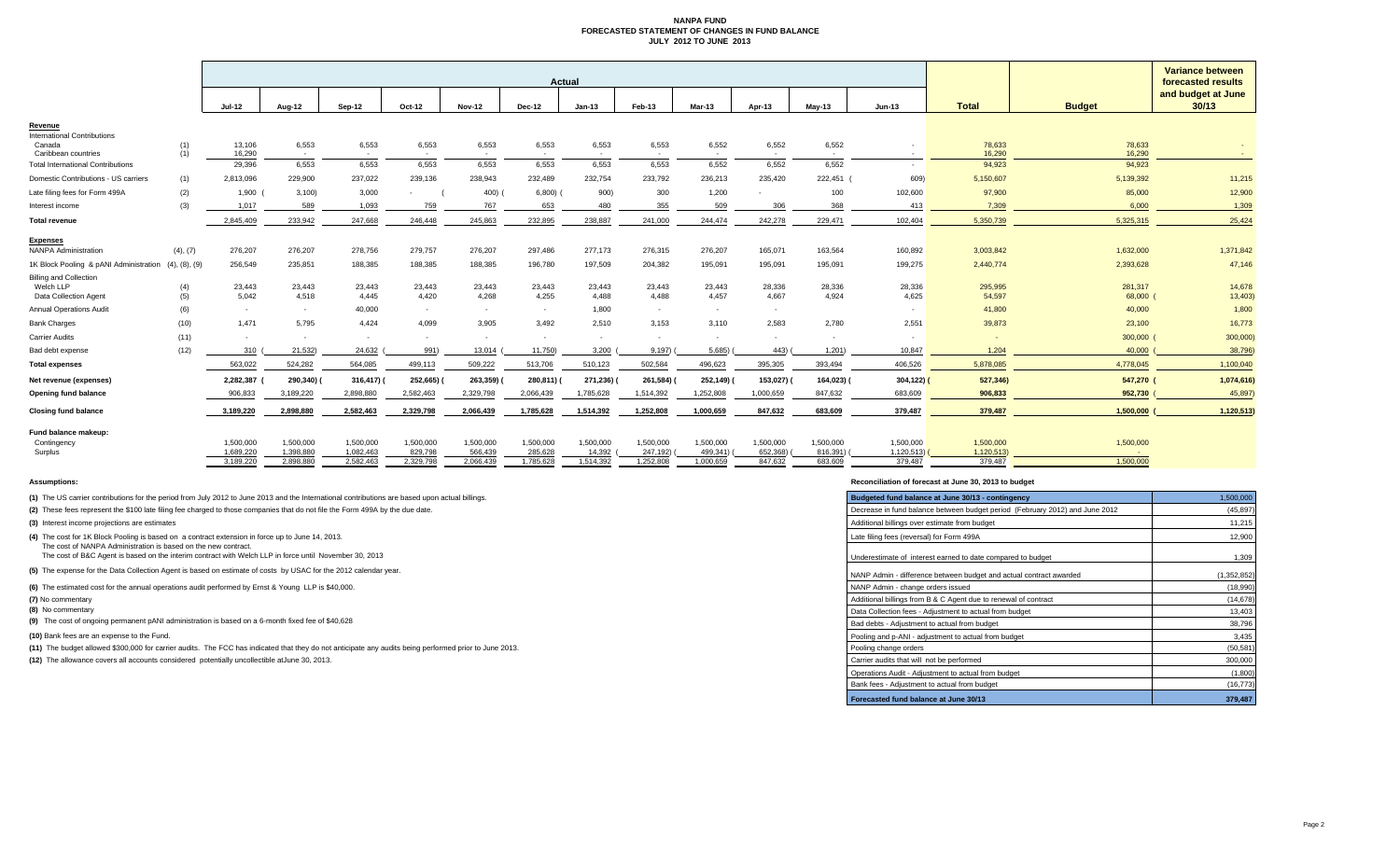### **NANPA FUND FORECASTED STATEMENT OF CHANGES IN FUND BALANCE JULY 2013 TO JUNE 2014**

|                                          |            |                          |                 |            |            |                |           | <b>Projection</b>        |                 |            |            |            |                          |
|------------------------------------------|------------|--------------------------|-----------------|------------|------------|----------------|-----------|--------------------------|-----------------|------------|------------|------------|--------------------------|
|                                          |            | <b>Jul-13</b>            | Aug-13          | Sep-13     | Oct-13     | <b>Nov-13</b>  | Dec-13    | <b>Jan-14</b>            | Feb-14          | Mar-14     | Apr-14     | May-14     | <b>Jun-14</b>            |
| <b>Projected Revenue</b>                 |            |                          |                 |            |            |                |           |                          |                 |            |            |            |                          |
| International Contributions              |            |                          |                 |            |            |                |           |                          |                 |            |            |            |                          |
| Canada<br>Caribbean countries            | (1)<br>(1) | 17,748<br>22,112         | 8,874<br>$\sim$ | 8,874      | 8,873      | 8,873          | 8,873     | 8,873<br>$\sim$          | 8,873<br>$\sim$ | 8,873      | 8,873      | 8,873      | $\overline{\phantom{a}}$ |
| <b>Total International Contributions</b> |            | 39,860                   | 8,874           | 8,874      | 8,873      | 8,873          | 8,873     | 8,873                    | 8,873           | 8,873      | 8,873      | 8,873      |                          |
| Domestic Contributions - US carriers     | (1)        | 3,399,370                | 256,298         | 256,298    | 256,298    | 256,298        | 256,298   | 256,298                  | 256,298         | 256,298    | 256,298    | 256,298    | $\blacksquare$           |
| Late filing fees for Form 499A           | (2)        |                          |                 |            |            |                |           |                          |                 |            |            |            | 85,000                   |
| Interest income                          | (3)        | 666                      | 666             | 666        | 666        | 667            | 667       | 667                      | 667             | 667        | 667        | 667        | 667                      |
| <b>Total projected revenue</b>           |            | 3,439,896                | 265,838         | 265,838    | 265,837    | 265,838        | 265,838   | 265,838                  | 265,838         | 265,838    | 265,838    | 265,838    | 85,667                   |
| <b>Projected Expenses</b>                |            |                          |                 |            |            |                |           |                          |                 |            |            |            |                          |
| <b>NANPA Administration</b>              | (4)        | 289.966                  | 174,550         | 174,550    | 174,550    | 174,550        | 174,550   | 174,549                  | 174,549         | 174,549    | 174,549    | 174,549    | 174,549                  |
| 1K Block Pooling and pANI Administration | (5)        | 188,385                  | 188,385         | 188,385    | 188,385    | 188,385        | 188,385   | 188,385                  | 188,385         | 188,385    | 188,385    | 188,385    | 188,385                  |
| <b>Billing and Collection</b>            |            |                          |                 |            |            |                |           |                          |                 |            |            |            |                          |
| Welch LLP                                | (6)        | 28,336                   | 28,336          | 28,336     | 28,336     | 28,336         | 28,336    | 28,336                   | 28,336          | 28,336     | 28,336     | 28,336     | 28,336                   |
| Data Collection Agent                    | (7)        | 4,750                    | 4,750           | 4,750      | 4,750      | 4,750          | 4,750     | 4,750                    | 4,750           | 4,750      | 4,750      | 4,750      | 4,750                    |
| <b>Annual Operations Audit</b>           | (8)        | $\overline{\phantom{a}}$ | ٠               | 42,000     |            | $\blacksquare$ | $\sim$    | $\overline{\phantom{a}}$ |                 |            |            |            |                          |
| <b>Bank Charges</b>                      | (9)        | 3,000                    | 3,000           | 3,000      | 3,000      | 3,000          | 3,000     | 3,000                    | 3,000           | 3,000      | 3,000      | 3,000      | 3,000                    |
| <b>Carrier Audits</b>                    | (10)       |                          |                 | ٠          |            |                |           | ٠                        | 300,000         |            |            |            |                          |
| Bad debt expense (recovery)              | (11)       | 3,334                    | 3,334           | 3,334      | 3,334      | 3,333          | 3,333     | 3,333                    | 3,333           | 3,333      | 3,333      | 3,333      | 3,333                    |
| <b>Total projected expenses</b>          |            | 517,771                  | 402,355         | 444,355    | 402,355    | 402,354        | 402,354   | 402,353                  | 702,353         | 402,353    | 402,353    | 402,353    | 402,353                  |
| Projected Net revenue (expenses)         |            | 2,922,125                | 136,517) (      | 178,517) ( | 136,518) ( | $136,516$ )    | 136,516)  | 136,515) (               | 436,515)        | 136,515) ( | 136,515) ( | 136,515) ( | 316,686)                 |
| <b>Projected Opening fund balance</b>    |            | 379,487                  | 3,301,612       | 3,165,095  | 2,986,578  | 2,850,060      | 2,713,544 | 2,577,028                | 2,440,513       | 2,003,998  | 1,867,483  | 1,730,968  | 1,594,453                |
| <b>Projected Closing fund balance</b>    |            | 3,301,612                | 3,165,095       | 2,986,578  | 2,850,060  | 2,713,544      | 2,577,028 | 2,440,513                | 2,003,998       | 1,867,483  | 1,730,968  | 1,594,453  | 1,277,767                |
| Projected Fund balance makeup:           |            |                          |                 |            |            |                |           |                          |                 |            |            |            |                          |
| Contingency                              |            | 1.250.000                | 1,250,000       | 1.250.000  | 1,250,000  | 1,250,000      | 1,250,000 | 1,250,000                | 1,250,000       | 1,250,000  | 1,250,000  | 1,250,000  | 1,250,000                |
| Surplus                                  |            | 2,051,612                | 1,915,095       | 1,736,578  | 1,600,060  | 1,463,544      | 1,327,028 | 1,190,513                | 753,998.00      | 617,483    | 480,968    | 344,453    | 27,767                   |
|                                          |            | 3,301,612                | 3,165,095       | 2,986,578  | 2,850,060  | 2,713,544      | 2,577,028 | 2,440,513                | 2,003,998       | 1,867,483  | 1,730,968  | 1,594,453  | 1,277,767                |

### **Assumptions:**

**(1)** The contribution for July 2013 - June 2014 is based on actual billings

**(2)** These estimated fees represent the \$100 late filing fee charged to those companies that do not file the Form 499A by the due date.

**(3)** Interest income projections are estimates

(4) The cost of NANP administration is based on the contract awarded in 2012. The contract expires in July 2017. An additional amount of \$115,416 is allowed for to cover the cost of a contract modification #2

**(5)** The cost for 1K Block Pooling Administration is based on the ccontract extentsion that expires July 14/13. Ongoing pANI costs are based on the interim contract extension in place fthat expires July 14/13

**(6)** The cost of B&C Agent is based on the interim contract with Welch LLP in force until November 30, 2013.

**(7)** The expense for the Data Collection Agent is based on estimate of costs by USAC.

**(8)** The cost of the annual operations audit is based on the cost of the prior year's history of billing from Ernst & Young LLP.

**(9)** Bank fees are an expense to the Fund and are estimated based on prior years' history.

**(10)** The budget allowed \$300,000 for carrier audits.

**(11)** The allowance covers all accounts considered potentially uncollectible. This will be covered by the contingency allowance.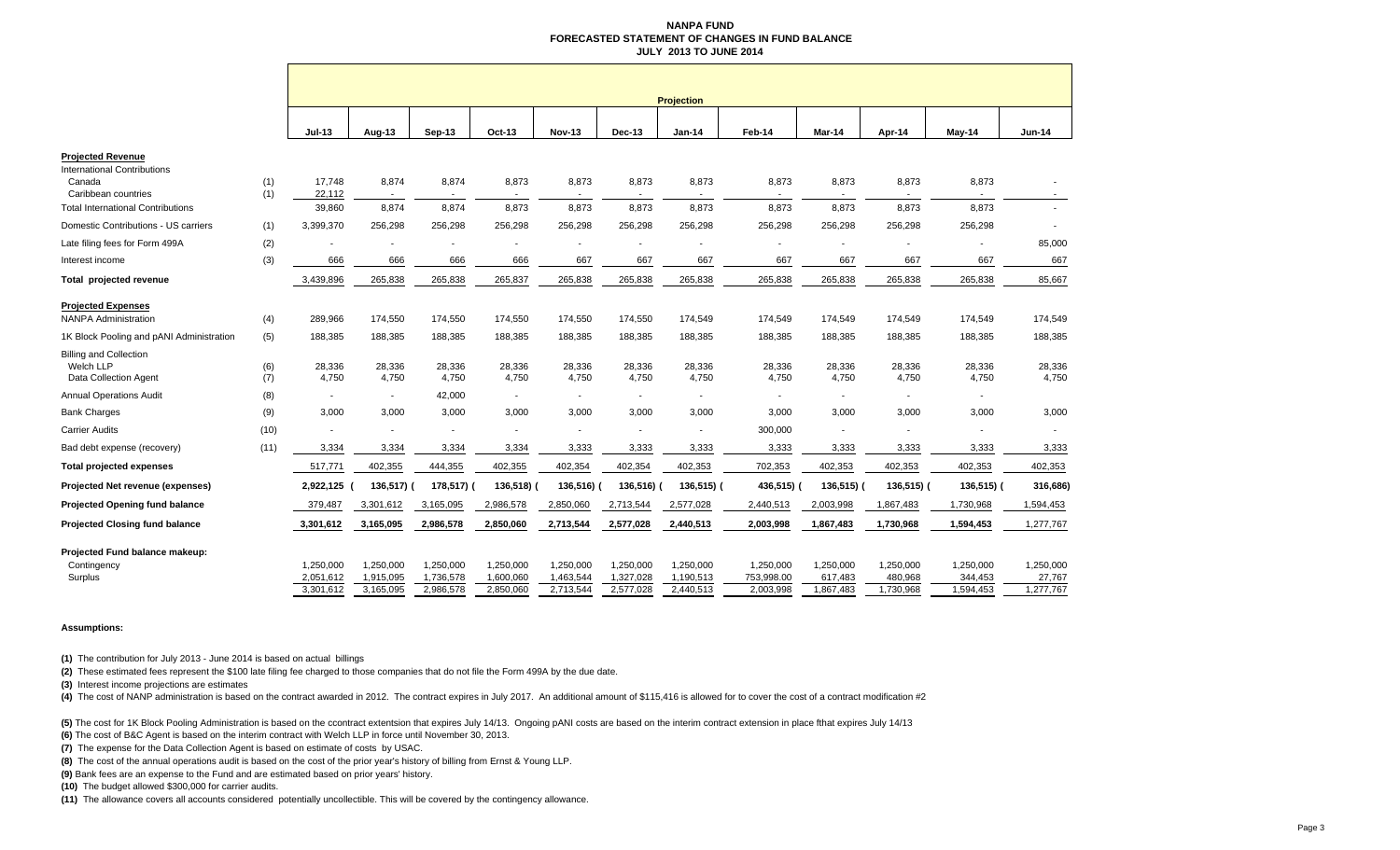# **CURRENT AND FORECASTED LIABILITIES**

|                                                                                |               |                         | Current |          |         |         |         |         |
|--------------------------------------------------------------------------------|---------------|-------------------------|---------|----------|---------|---------|---------|---------|
|                                                                                |               |                         | Jun-13  | $Jul-13$ | Aug-13  | Sep-13  | Oct-13  | Nov-13  |
| <b>NEUSTAR - NANPA Administration contract</b>                                 |               |                         | 160,892 | 289,966  | 174,550 | 174,550 | 174,550 | 174,550 |
| - Payment authorized by the FCC in June<br>May 2013                            | \$<br>163,564 |                         |         |          |         |         |         |         |
| - Authorization by the FCC has not been received for payment<br>June 2013      |               | \$<br>160,892           |         |          |         |         |         |         |
| <b>NEUSTAR - Block Pooling and pANI Administration contract</b>                |               |                         | 199,275 | 188,385  | 188,385 | 188,385 | 188,385 | 188,385 |
| - Payment authorized by the FCC in June<br>May 2013                            | \$<br>195,091 |                         |         |          |         |         |         |         |
| - Authorization by the FCC has not been received for payment<br>June 2013      |               | 199,275<br>\$           |         |          |         |         |         |         |
| Welch LLP - Billing & Collection Agent                                         |               |                         | 28,336  | 28,336   | 28,336  | 28,336  | 28,336  | 28,336  |
| - Payment authorized by the FCC in June                                        |               |                         |         |          |         |         |         |         |
| May 2013                                                                       | \$<br>28,336  |                         |         |          |         |         |         |         |
| - Authorization by the FCC has not been received for payment<br>June 2013      |               | $\frac{\$}{}$<br>28,336 |         |          |         |         |         |         |
| <b>USAC - Data Collection Agent</b><br>- Payment authorized by the FCC in June |               |                         | 5,667   | 4,750    | 4,750   | 4,750   | 4,750   | 4,750   |
| May 2013                                                                       | \$<br>4,625   |                         |         |          |         |         |         |         |
| - Authorization by the FCC has not been received for paymen<br>June 2013       |               | 5,667<br>\$             |         |          |         |         |         |         |
| <b>Carrier audits</b>                                                          |               |                         |         |          |         |         |         |         |
| Ernst & Young LLP- Annual operations audit                                     |               |                         |         |          |         | 42,000  |         |         |
|                                                                                |               |                         |         |          |         |         |         |         |
| <b>Bank Fees</b>                                                               |               |                         |         | 3,000    | 3,000   | 3,000   | 3,000   | 3,000   |
| <b>Total</b>                                                                   |               |                         | 394,170 | 514,437  | 399,021 | 441,021 | 399,021 | 399,021 |